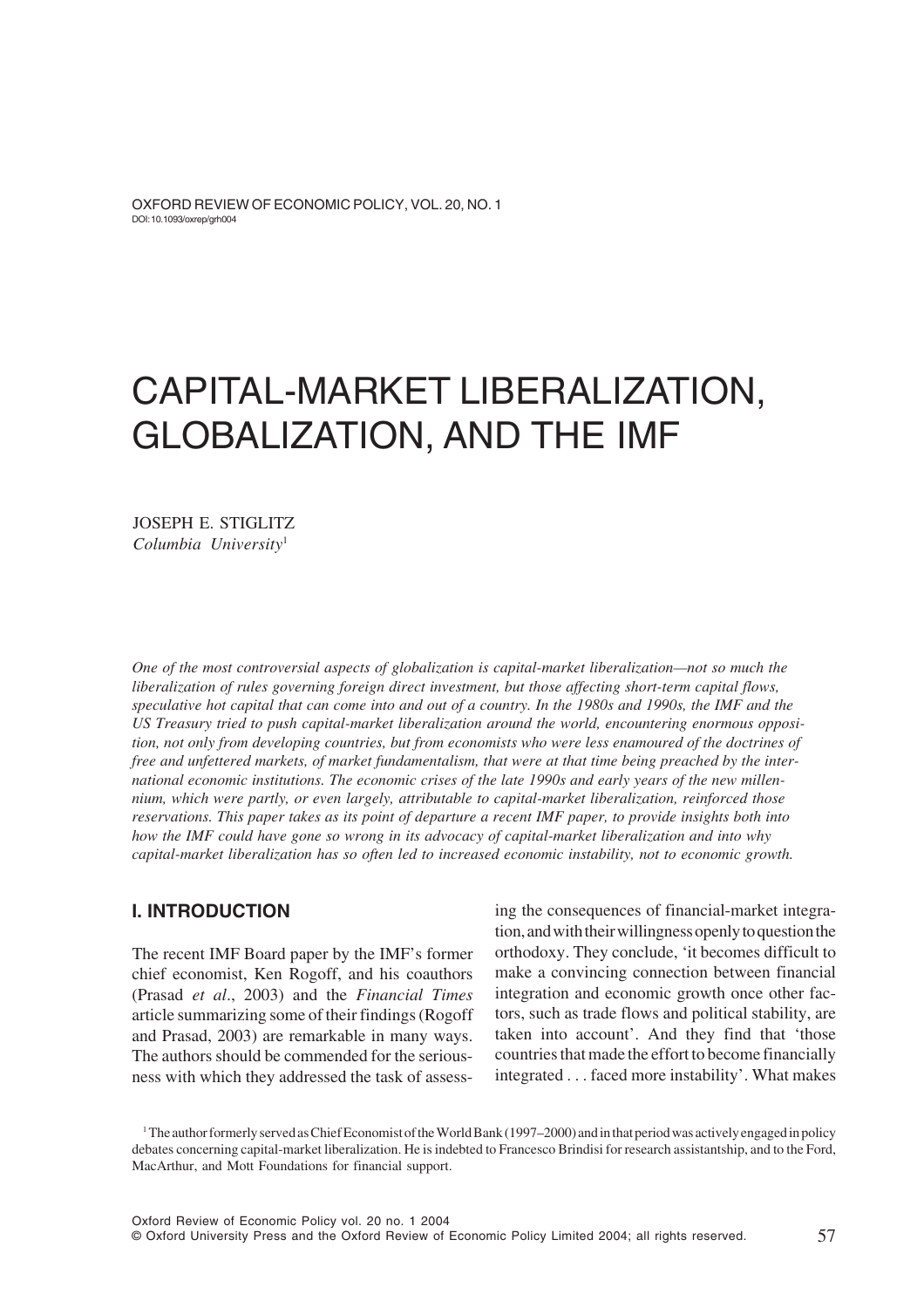this noteworthy is not *what is said*—much of the economics profession had long come to this view<sup>2</sup> but who was saying it. Indeed, it would have been truly striking if they had come to any other conclusion.

The report should be read seriously by past and present policy-makers—including those in the US Treasury who have in the past pushed, and continue to push developing countries headlong into capitalmarket liberalization, who attempted to impose demands for capital-market liberalization as part of the Investment Agreement (one of the so-called 'Singapore issues') in recent trade negotiations, and who insisted on capital-market liberalization as part of bilateral trade agreements with Chile and Singapore.3

The belatedness of the study itself provides commentary on the IMF, but as the aphorism has it: 'better late than never'. Moreover, the *Financial Times* article is more than a little disingenuous in suggesting that the report is more 'evolutionary than revolutionary'. Rogoff and his co-authors cannot so easily sweep under the rug the attempt by the IMF to change its charter at the Hong Kong meeting in September 1997 to force capital-market liberalization on reluctant developing countries; or even the IMF's Managing Director's continued call for capital-market liberalization 2 years later—even after the global financial crisis had so vividly demonstrated the risks of capital-market liberalization.4

Perhaps, isolated in the research department at the IMF, they did not fully appreciate the pressure that the IMF had put on countries to liberalize their capital markets, or the fears that East Asia's finance ministers expressed to me at the Hong Kong meeting of what the IMF might do if they did what

they needed to do (that is, impose capital controls) in the event that the brewing crisis materialized, as they rightly feared it would. Only Malaysia was willing to stand up—and it was its prime minister, not its finance minister, who did so, realizing that the risks of *not* imposing capital controls exceeded the risks of doing so.

When the IMF made the proposal to change its Charter, I asked a simple question: where was the evidence that capital-market liberalization would be good for the countries on which it was being imposed? Research at the World Bank had already shown that such liberalization was systematically associated with instability—this was not polemics (as Rogoff and his colleagues seem to suggest), but solid econometric evidence.<sup>5</sup> Coming as I was from academia, to me the Fund's failure to produce the evidence that it was good for growth, or to refute the evidence that it was bad for stability, was deeply disturbing. Seemingly, it did not believe that policy should be based on theory or evidence; either it had an agenda that was different—perhaps promoting the interests of the financial markets—and/or policies were based more on ideology, not economic science: an ideology which coincided with interests. Of course, modern economics had increasingly turned to questions of political economy—of the relationships between political processes and government policies—and these outcomes were, accordingly, perhaps not surprising, given the governance structure of the IMF.6

# **II. IMPLICIT ASSUMPTIONS AND HIDDEN AGENDA**

What is perhaps most striking about the report are not its conclusions—it would have been a

<sup>2</sup> See, for instance, Bhagwati (1998), Furman and Stiglitz (1998), Rodrik and Velasco (2000), Stiglitz (2000, 2002), Rodrik (2001), and the host of papers cited in those studies.

<sup>4</sup> Address by Michel Camdessus, Chairman of the Executive Board and Managing Director of the IMF, to the Board of Governors of the Fund, 28 September 1999 (available at www.imf.org/external/np/speeches/1999/092899.htm).

<sup>5</sup> See Demirgüç-Kunt and Detragiache (2001) and Honohan (2001).

<sup>6</sup> I delve into these issues briefly in Stiglitz (1999, 2003*a*). See also Wade (2002). Not surprisingly, many at the IMF did not take kindly to this kind of political analysis. Though such an analysis might be appropriate to understanding government (public) failure at the national level, it was seemingly out of place at the international level!

<sup>&</sup>lt;sup>3</sup> For a critique of this provision in these treaties, see the testimonies given by Jagdish Bhagwati, Daniel Tarullo, Joseph E. Stiglitz, and Nancy Birdsall at the House Committee on Financial Services, Subcommittee on Domestic and International Monetary Policy, Trade and Technology, 'Opening Trade in Financial Services – The Chile and Singapore Examples', 1 April 2003 (available at http:/ /financialservices.house.gov/). The testimony of Treasury Secretary John Taylor in those hearings shows either that he has not fully absorbed the lessons, and/or that ideology and interests still dominate at US Treasury (available at www.imf.org/external/ np/speeches/1999/092899.htm).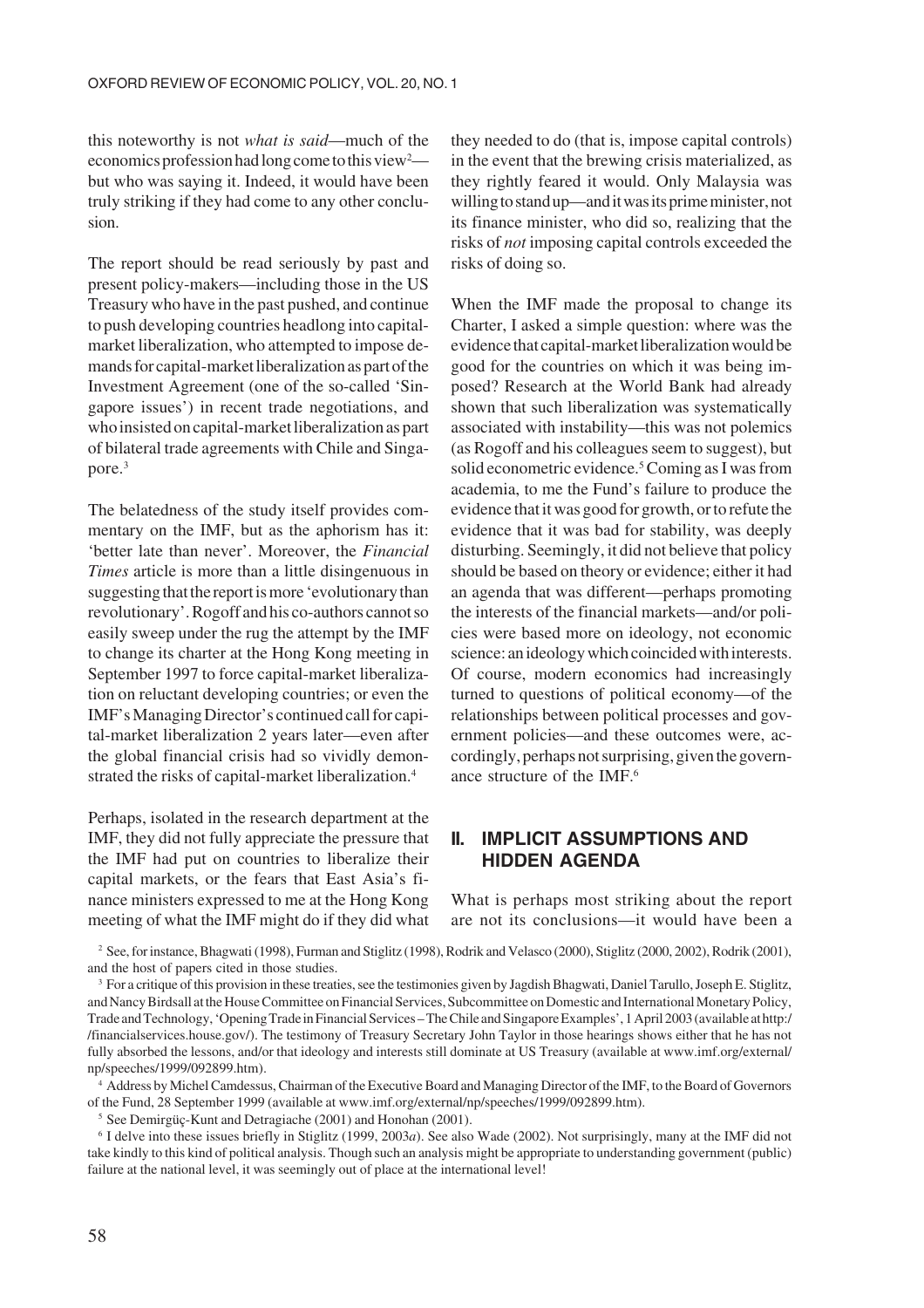remarkable achievement of intellectual dishonesty had the authors come to any other conclusion—but its starting point.

#### **(i) What Does 'Theory' Say?**

The study begins by repeatedly asserting that 'theory' predicts that capital-market liberalization should be good for economic growth and reduce the volatility of consumption. It takes for granted that the reader will understand what is meant by 'theory': the neoclassical model, with perfect information, perfect capital markets, and perfect competition. But that is a model that provides a poor description of developed economies, and an even poorer description of developing countries and international capital markets. Rogoff, himself, should have been well aware of the limitations of this 'theory': he has published a paper (Obstfeld and Rogoff, 2000) in which he details several stylized facts that are hard to reconcile with this 'theory', including the home bias in trade and portfolios, the dependence of investment on national savings,<sup>7</sup> the low international consumption correlations, the high volatility and high persistence of real exchange-rate shocks, and the weak relationship between the exchange rate and macroeconomic aggregates. Others have noted other failings: the seeming failure of the interest arbitrage equation and the pro-cyclical nature of capital movements (see, for example, Lewis, 1995; World Bank, 2000).

#### **(ii) Imperfect Information**

'Theory'—theoretical developments in imperfect capital markets over the last quarter century, most of which are not cited in the extensive bibliography—provide an explanation for why capital-market liberalization may lead to instability and not promote growth. The failure to take on board these theoretical developments, which contradict in so many ways the market fundamentalism which has underlain so much of the policy of the IMF, says as much about the institution as its earlier policy stances,

in which it seemingly saw no need to look for evidence, when 'theory' (or more accurately, ideology and interests) provided such clear guidance. Given the central role that information imperfections, leading to credit and equity rationing, have played in modern finance, the obliviousness to such concerns seems particularly striking, coming from an institution which is supposedly concerned with international finance.

#### **(iii) Cognitive Dissonance**

Beginning the analysis from the maintained hypothesis of a neoclassical economy with full employment, full information, and full rationality is even more striking, given the events occurring as or shortly before the paper was being written. An outflow of capital, as a result of worries about the outcome of an election, forced Brazil not only to turn to the IMF for help, but also to raise interest rates to very high levels, helping precipitate a marked slowdown in the economy and leading to high unemployment. Note that Brazil had done nothing to justify these fears; and the country's economic management after the election further showed how unjustified they were. On the other hand, the high interest rates which Brazil felt necessary to stop the outflow of funds had the predictable adverse effect on output and employment.<sup>8</sup> Two of the standard criticisms of capital-market liberalization, that it is systematically associated with a higher likelihood of a crisis and that it impairs the ability of the government to respond to negative macroeconomic shocks, because it inhibits the ability to lower interest rates, can hardly be dealt with in a 'theory' which assumes away problems of unemployment.

In the East Asia crisis, the IMF and Treasury complained loudly about problems of lack of transparency—imperfections of information. The crisis, itself, was in part precipitated by lenders refusing to roll over loans, not just their demanding higher interest rates reflecting a changed risk perception, providing a dramatic illustration of the problems of

<sup>7</sup> The so-called Feldstein–Horioka puzzle (see Feldstein and Horioka, 1980). For a survey of studies on the Feldstein–Horioka puzzle see, for example, Coakley *et al*. (1998).

<sup>8</sup> In 1998, government interest rates reached 28.6 per cent, or in real terms, 25.4 per cent. Private-sector borrowers, of course, had to pay considerably more. Growth slowed to 0.1 per cent in 1998 and 0.8 per cent in 1999, and unemployment increased to 9 per cent in 1998 and to 10 per cent in 1999. The average real interest rate between November 1998 and April 1999 was 33.7 per cent. See IMF, *International Financial Statistics*; World Bank, *World Development Indicators*; Independent Evaluation Office of the IMF (2003).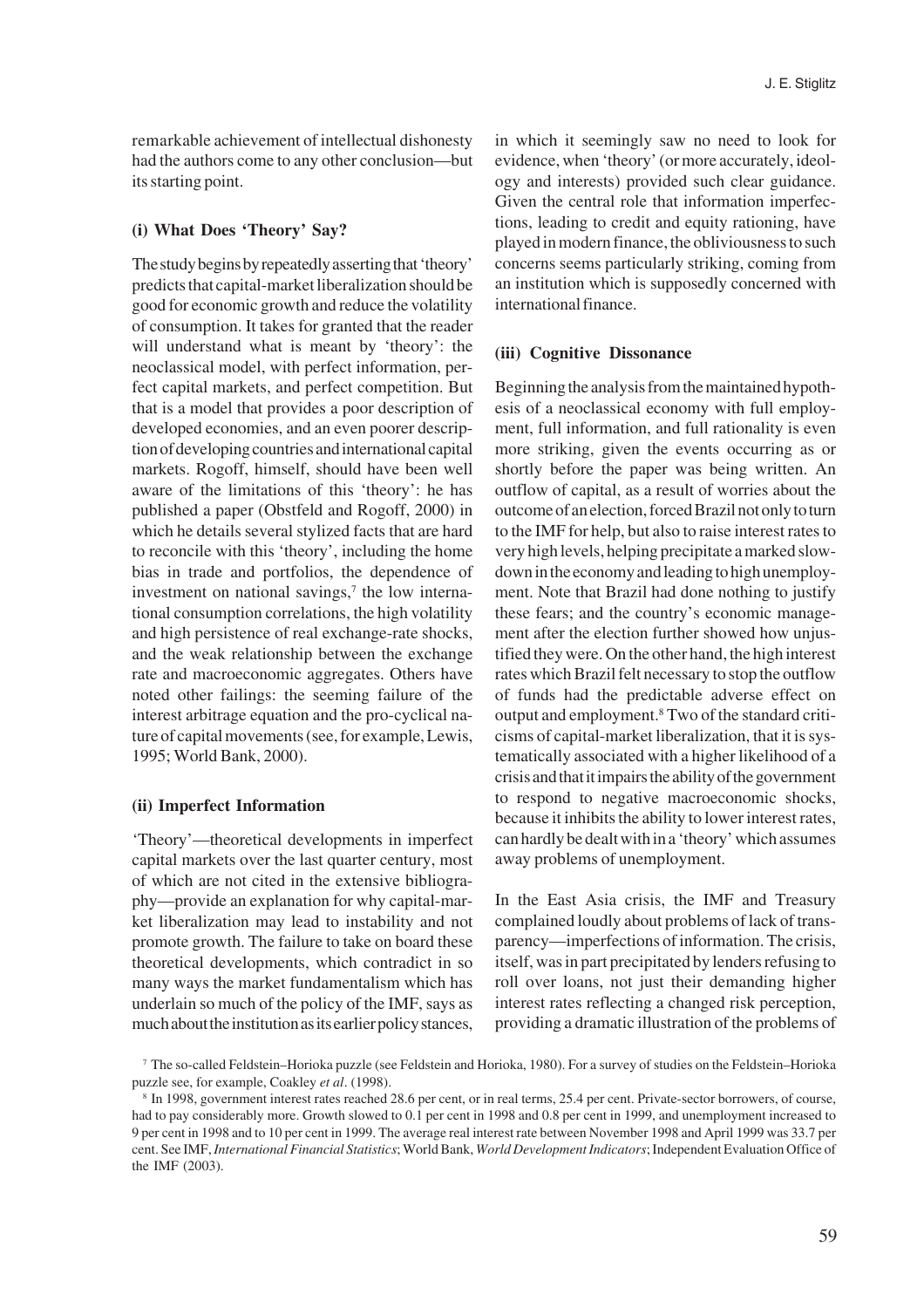credit rationing to which the theories of imperfect and asymmetric information had called attention much earlier. The IMF had complained, at the same time, about excessive leverage, yet in the neoclassical model, the 'theory' upon which the paper rests, financial structure does not matter at all. Of course, the IMF was right about the problem of excessive leverage, but that is because financial structure does matter: there are real costs associated with bankruptcy. The neoclassical model, the 'theory' to which Rogoff and his colleagues repeatedly appeal, provides little insight into these issues.9

#### **(iv) Beyond Rationality**

Further, recent research in behavioural macroeconomics and finance (see, for example, Akerlof, 2002) has highlighted the importance of irrationalities. As Charles Kindleberger (2000) has noted, reviewing the long history of crises, these, together with market imperfections (including the exploitation of information asymmetries) have been central in the economic fluctuations that have marked capitalism since its origins.10 While these fluctuations may not fit neatly within the IMF 'theory', they are none the less real. Even in the 1990s, Alan Greenspan, the Chairman of the Federal Reserve Bank, called attention to the role of 'irrational exuberance', an irrationality that the subsequent events confirmed. And on more than one occasion, even the IMF has referred to overshooting, the seeming irrational pessimism that follows a crisis, and which seemingly provided one of the main rationales for their interventions in exchange rates.

#### **(v) Foreign Direct Investment versus Capitalmarket Liberalization**

There is another fundamental failing in the IMF paper. It talks about financial-market integration, measured by gross capital flows, but does not sufficiently distinguish between types of capital flows. Most of the critics of capital-market liberalization are not as concerned about foreign direct investment (FDI) as they are about short-term financial flows. It is the latter which many fear as particularly destabilizing—and not conducive to growth. The fact that total flows (which include both short-term and long-term flows) have failed to produce the desired effects is perhaps particularly condemning: it has long been presumed that FDI has a positive effect on growth. If total flows, long term and short term, have a negligible effect, it suggests that short-term flows may have a negative effect. This is, of course, consistent with 'theory'—not the naïve theory underlying the IMF paper's analysis, but modern financial theory. But the analysis would have been greatly enriched if more effort had been put into parsing out the effects of different kinds of capital flows (including differentiating between different types of FDI, in particular between greenfield investments and privatizations, and between natural resource investments and others). I return to this later in the paper.

## **(vi) The Pre-conditions for Successful Capitalmarket Liberalization**

Finally, given the seeming mixed experience with capital-market liberalization, the question countries contemplating it want to know is, under what circumstances will capital-market liberalization bring the promised benefits? The IMF paper provides only modest guidance to this critical question. It argues for the *flavour of the month* in policy circles: the critical role of 'good governance'. It neither defines precisely what good governance means, nor does it resolve the important issues of multi-collinearity and reverse causation, the fact that countries that have good governance have a host of other attributes that make them both more attractive for investors and better able to absorb the shocks and instability associated with short-term capital flows. Nor does it provide a list of countries for which capital-market liberalization, given their current governance, would be a mistake. But certainly theory—not the simplistic neoclassical theory underlying neo-liberal doctrines, but the more real-

 $10$  In some cases, it is difficult to distinguish between behaviour which is best explained by irrationality, and that which is best explained by information imperfections (e.g. herding). See Banerjee (1992); Bikhchandani *et al*. (1992); Howitt and McAfee (1992).

<sup>9</sup> The IMF and other critics of East Asian financial policies were, of course, aware that higher leverage was associated with a higher probability of bankruptcy, and so long as there are costs of bankruptcy, financial structure does matter. The fact that neoclassical models ignore the costs of bankruptcy provided one of the early criticisms of the Modigliani–Miller neoclassical analysis (Stiglitz, 1969). But even more fundamental is the fact that when information is imperfect and asymmetric, decisions about financial structure convey information and affect incentives.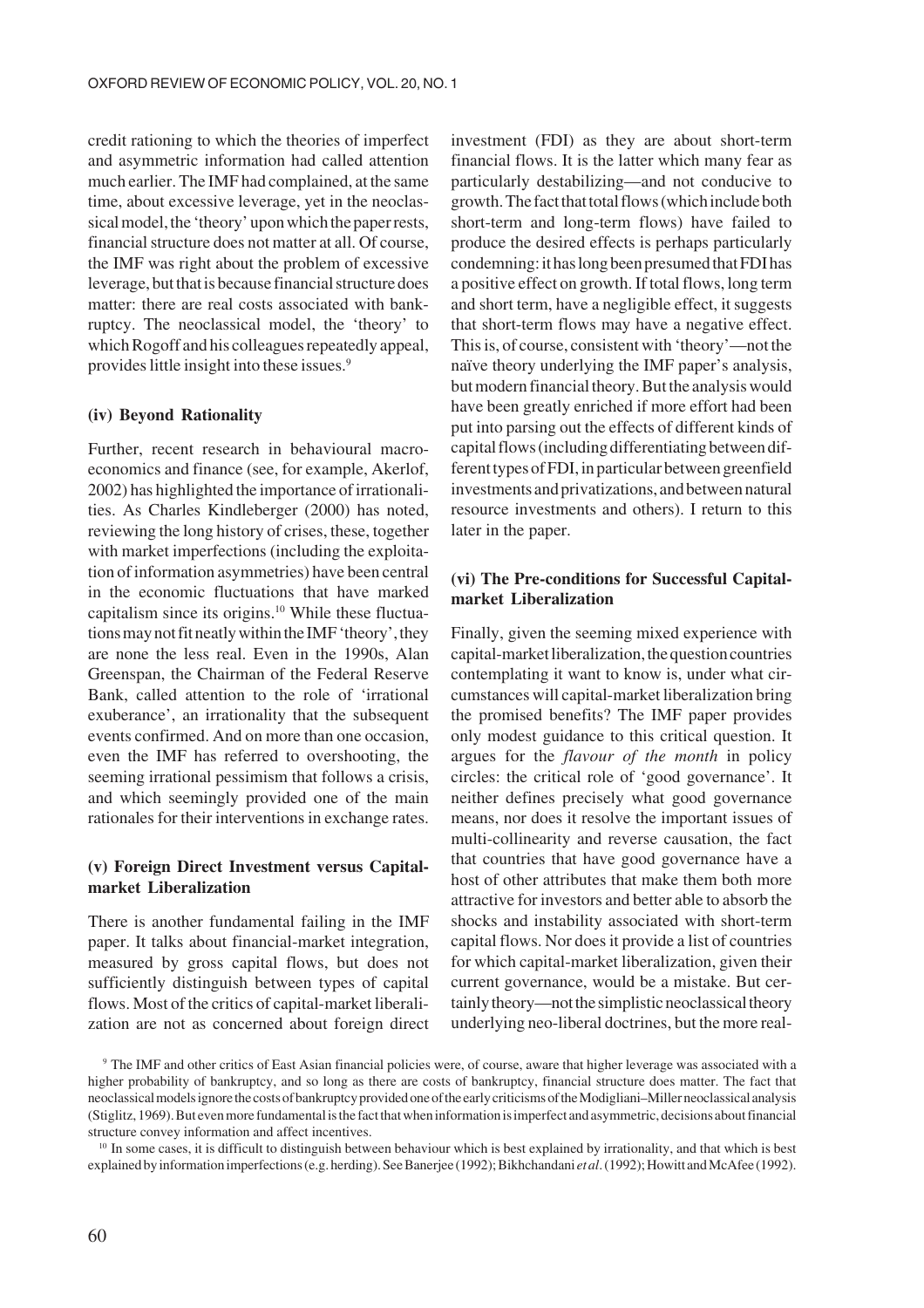istic theories to which we have referred above does not suggest that good governance by itself will eliminate the problems to which we have called attention. Good governance does not eliminate information imperfections, nor does it eliminate either irrational exuberance or pessimism. The Scandinavian countries are typically viewed as having good governance, but that did not prevent their having major crises a little more than a decade ago; the United States, too, is typically viewed as having good governance (though recent scandals have cast some pallor over such claims), and yet it too had a bubble that eventually burst.<sup>11</sup> The American economy is strong enough to withstand such events (though recent reinterpretations of American data, including the increase in the rolls of those on disability, suggest that the downturn was indeed among the more severe of the post-World-War era); 12 America can engage in stimulative deficit financing, to help bring it out of the resulting recession; and short-term capital flows play a relatively small role in these macroeconomic fluctuations. By contrast, as we shall shortly see, developing countries are far weaker, and short-term capital flows that follow upon capital-market liberalization have an important role in inducing economic fluctuations, on the one hand, and in inhibiting governments' ability to offset fluctuations that arise from other sources, on the other.

# **III. THE CASE AGAINST CAPITAL-MARKET LIBERALIZATION**

I have discussed at length the recent IMF paper, partly because it helps illustrate how simplistic models, combined with ideology and interests, have often dominated (at least at official levels) discussions of globalization. The presumption is that free markets must be welfare enhancing. In fact, we have known for a long time that when markets are imperfect, when information is limited, or markets

incomplete, competitive market equilibria are not, in general, constrained Pareto efficient. In the theory of the second best, the elimination of one imperfection ('liberalizing capital markets') may not lead to a welfare improvement, in the presence of other market imperfections. In this part of the paper, however, I want to go beyond these general considerations, to show more specifically how capitalmarket liberalization may 'in theory' lead to more consumption and output variability and lower growth—in short, why it may be bad for developing countries.13

### **(i) Why Capital-market Liberalization may Lead to more Consumption Volatility**

The IMF paper does make an important contribution in focusing on *consumption* volatility. Standard utility theory argues that individuals wish to smooth their consumption, and, according to 'theory', well-functioning capital markets enable individuals to do this.

If short-term capital flows were smoothing consumption, then capital would flow into a country when the economy was weak, and flow out (relative, at least, to steady-state flows) when the economy was strong. Any casual observer of capital flows recognizes, however, that capital flows (particularly short-term capital flows) in fact move pro-cyclically, not counter-cyclically (World Bank, 1999). In Latin America, during the early years of the lost decade of the 1980s, oft-cited statistics described the travails of most of the countries of the continent as they struggled to repay the loans.14 *Given* the pro-cyclical movements of, especially, short-term capital flows, it is hard to see how they could perform the purported role of consumption smoothing. Had consumption volatility been reduced,Rogoff and his co-authors would have had to explain how, given the pro-cyclical nature of capital flows, this could have occurred.

<sup>&</sup>lt;sup>11</sup> Even before that, the United States had had its mini-financial crisis, the Savings & Loans débâcle that came to a head in 1989, and cost American taxpayers between \$100 and \$200 billion.

 $12$  There was not only massive misallocation of resources during the bubble, but the loss of output after the bubble broke—the disparity between the economy's potential and actual growth—was enormous; see Stiglitz (2003*b*).

<sup>&</sup>lt;sup>13</sup> For more extensive and complementary discussions, see the forthcoming book on capital-market liberalization by the Initiative for Policy Dialogue, Stiglitz (2000, 2002), and Ocampo and Martin (2003).

<sup>&</sup>lt;sup>14</sup> In Latin America and Caribbean countries the annual GDP growth rate was nil in 1982–4. Net resource transfers (given by net capital inflows minus net payments of profits and interest) as a percentage of GDP were –3.8 per cent in 1982–4 and –3.1 per cent in 1985–90. Gross fixed capital formation declined by 2.4 per cent in 1981–90. See Economic Commission for Latin America and the Caribbean (1996).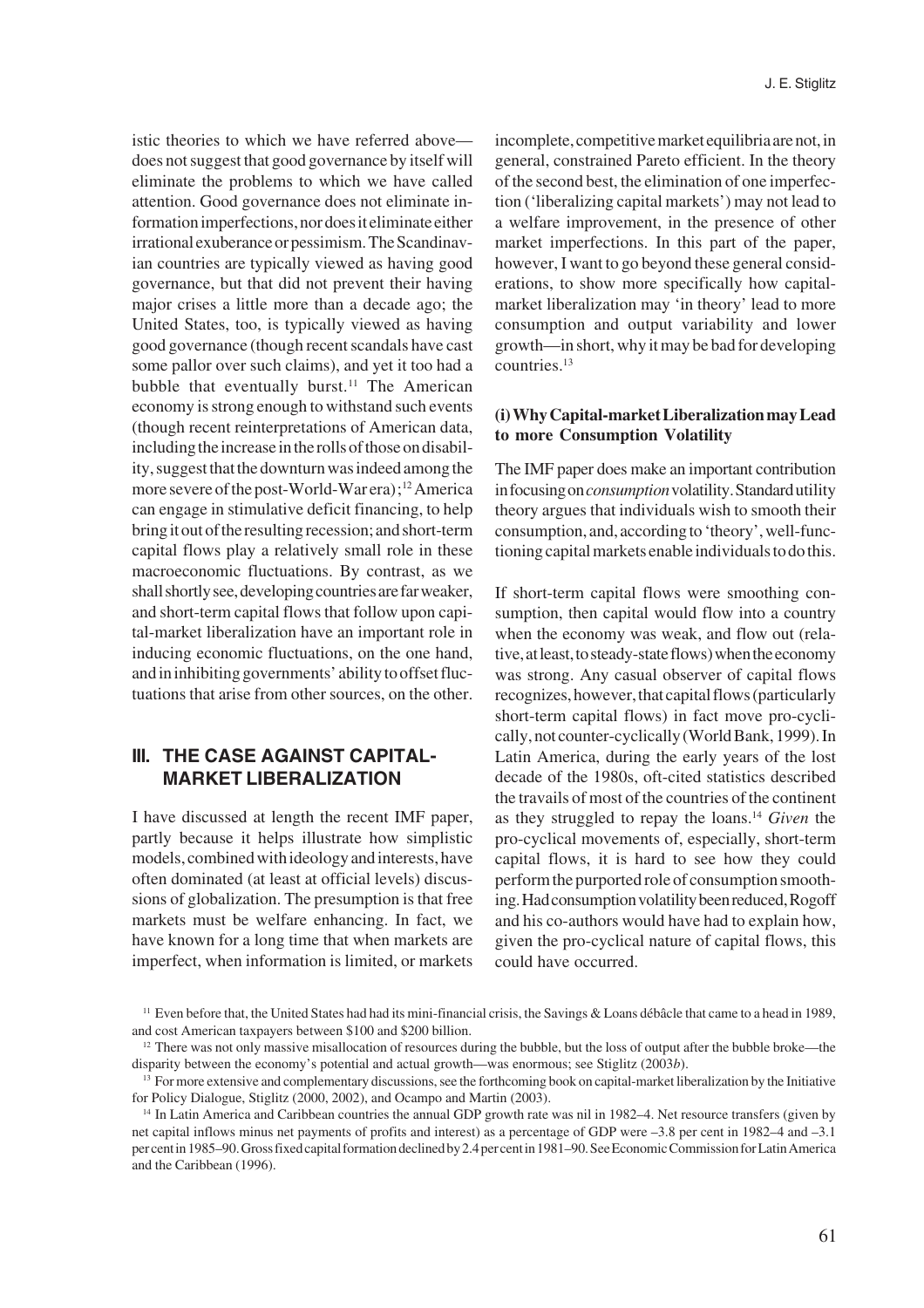The fact that, at least in certain critical cases, capital flows, especially short-term flows, appear to be procyclical, suggests, of course, a failing in the standard 'theory'. But it is totally consistent with standard aphorisms about bankers—that they lend only to those who do not need their money—and with modern developments (that is, developments during the past quarter-century) in finance, which emphasize credit rationing and other imperfections in credit markets. In the appendices, we provide simple models which are consistent with these observations.

There is another reason that it should come as no surprise that (short-term) capital flows do not smooth consumption: 'theory' predicts that those more able to bear risks—the risks of exchange rate and interest-rate fluctuations—should do so. But, in fact, developing countries are forced to bear the brunt of such fluctuations, many of which have nothing to do with what is occurring in their own country. The Fed's raising interest rates to unheard of levels in the late 1970s and early 1980s precipitated the Latin American debt crisis; but even if it had not led to the crisis, it would have adversely affected the Latin American countries. Even if they had perfect access to capital markets, it would have led to a lowering of their 'lifetime income' and thus of their consumption; but with capital-market imperfections, their consumption was lowered even more.

And matters are perhaps even worse when there is perceived to be an adverse shock (of unknown duration) to a country, e.g. an instance of political difficulties. Lenders immediately cut back, forcing an immediate cutback of consumption. Thus, adverse shocks are *amplified*. Consumption volatility is increased.

Of course, there may be some validity both to the view that consumption volatility is increased and that it is decreased: financial integration may allow countries to smooth small disturbances, but lead to increased volatility in the event of a large adverse shock. Under normal assumptions of concavity, the gains from consumption smoothing in the small shocks are, of course, of an order of magnitude smaller than the losses from induced volatility in the event of a large shock.

#### **(ii) Political Economy: Discipline and All That**

One of the standard arguments put forward for why capital-market liberalization is good for growth is that it provides 'discipline'. Advocates of this position evidently have little faith in democracy; they do not believe that voters are capable of choosing economic leaders that will advance their economic interests (broadly defined, including within a broader social agenda), and that it is better to rely on the judgements of Wall Street financiers. This is called the 'discipline of the market place'. Later, I suggest that the capriciousness of such judgements—their volatility—and their extreme myopia actually may have adverse effects on long-term growth and stability. But to the extent that there is some validity in the concerns about lack of 'discipline', financialmarket integration may actually have even more adverse effects. During the early 1990s, for instance, throughout Latin America, capital flows (spurred on by both capital-market liberalization and privatizations) helped finance rapid increases in consumption (both public and private). Better measures of economic performance (which would have taken note of the increased indebtedness and the transfer of ownership of assets to foreigners) might have provided some warnings that things were not as rosy as GDP indicators suggested. To the extent that governments are short-sighted, they have every incentive to take advantage of the further increases in consumption and the loosening of budget constraints that financial-market liberalization provides in a boom putting little weight on the consequences for the future. The tightening of the budget constraint when the bust that follows occurs is a problem that likely will be faced by another administration.

#### **(iii) Why Capital-market Liberalization Leads to More Overall Economic Volatility**

The previous two sections outlined why, *given* any level of output volatility, financial-market integration might be expected not to reduce consumption volatility. But we should not take output volatility as given: the major criticism of capital-market liberalization is that it has contributed to the volatility of output.

Anyone familiar with events in East Asia and Latin America in recent decades has seen the role that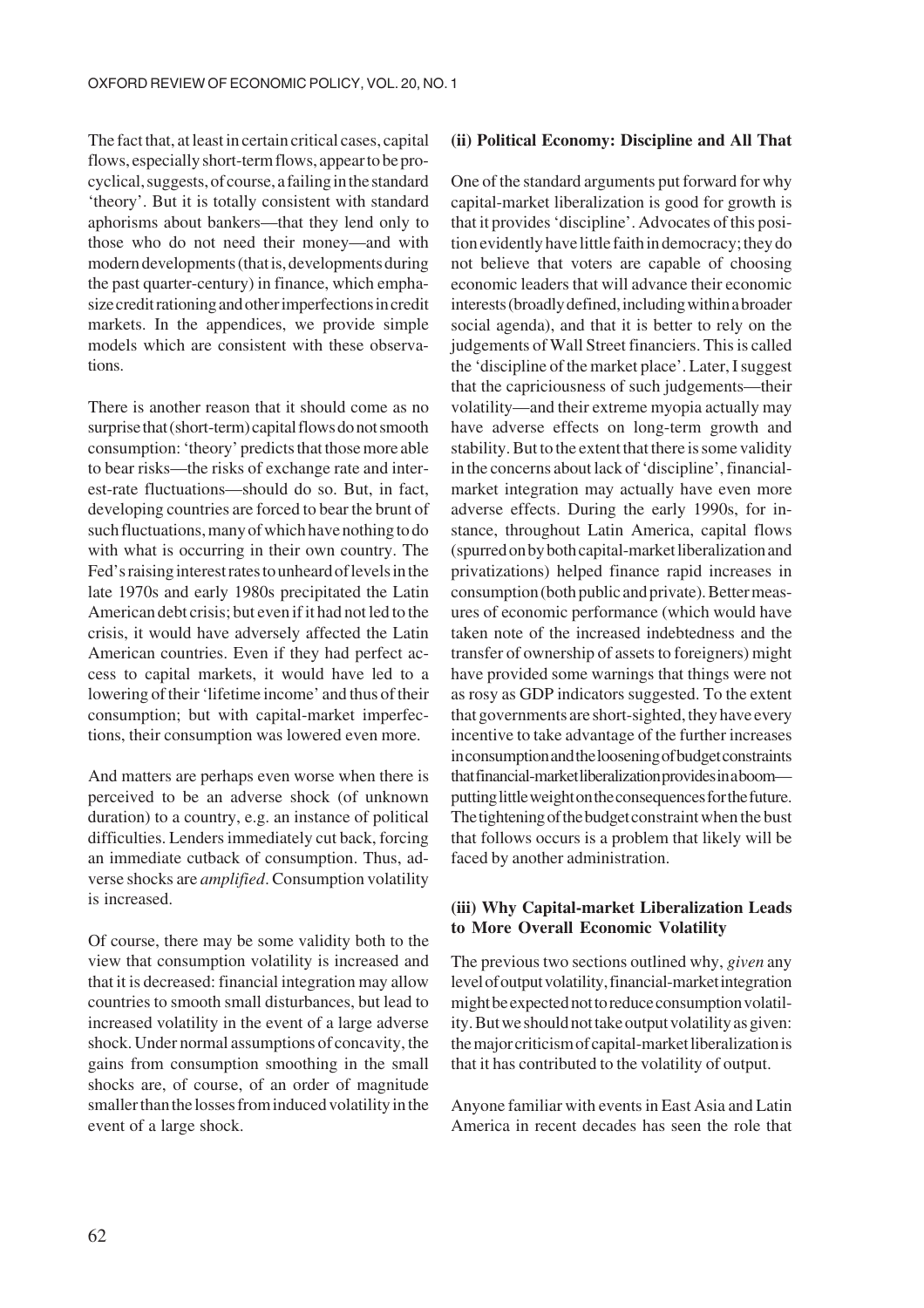capital-market liberalization has played in contributing to economic instability. Money rushed into the country, often financing a consumption binge, and then rushed out; as it left, financial institutions were weakened, often bankrupted, and exchange rates plummeted, leaving those with dollar-denominated debts hard pressed to meet their obligations. During the inflow, the exchange rate appreciates, posing problems for the import competing and export sectors. Some governments (Thailand in the mid-1990s) attempt to prevent this and, at the same time, avoid the economy overheating; this necessitates cutting back on high-return public investments and raising interest rates; investments other than in speculative real estate were accordingly dampened. During the outflow, financial institutions are devastated, and the lack of credit contributes to the economic downturn. One might have thought that the IMF paper would have begun from this oft-told tale, trying to identify the conditions which led to the outflows, including which were generated by events inside or outside the country.

In the appendices below, we describe two models in which capital-market liberalization leads to more overall economic volatility, and more volatility of consumption. The second model is a fully neoclassical model, except we use overlapping generations rather than a representative-agent model. In the model, we see how capital-market liberalization exposes the country to new shocks, and weakens the built-in shock absorbers in the economy, provided by the price system. Good years mean that wages are high, and that leads to a higher capital stock next year, which raises wages then but lowers interest rates. The latter dampens the increase in consumption from what it otherwise would have been, while the former spreads the benefits of positive shocks (and the costs of negative shocks) over many generations.

The first model represents a more fundamental deviation from the standard neoclassical model, incorporating information asymmetries which lead to credit and equity rationing. For simplicity, we embed this rationing within a standard Keynesianstyle model, in which production is limited by aggregate demand. Again, domestic shocks (e.g. those which increase productivity) are amplified with capital-market liberalization, which at the same time weakens the automatic stabilizers provided by endogenous interest-rate adjustments (which lower interest rates, and thus savings, when investment prospects are weak, and conversely when they are strong).

There is another, important reason why capitalmarket liberalization leads to greater economic volatility: it inhibits the use of counter-cyclical monetary policy. In the East Asian crisis, Malaysia was able to avoid imposing the high interest rates that those countries with IMF programmes had, which not only exacerbated the downturn, but led to more bankruptcies, thereby making the task of restructuring all the more difficult and costly.

## **(iv) Why Capital-market Liberalization does not** Lead to Faster Growth or Higher Investment<sup>15</sup>

While the IMF paper attempts to identify some of the channels through which capital-market liberalization leads to faster economic growth, it does not attempt to test the alternative hypotheses, if only to ascertain the relative importance of the possible explanations. The biased viewpoint from which the paper starts is evidenced by its failure even to consider the channels through which capital-market liberalization might adversely affect growth. Since I have laid these out at greater length elsewhere (Stiglitz, 2003*c*,*d*), I only sketch them here.

- (*a*) If capital-market liberalization leads to greater output or consumption $16$  instability (as suggested by the previous section), then it increases the risk premium firms require for investment, thereby discouraging investment. Moreover, to the extent that investment depends on cash flow and balance-sheet effects, downturns can have particularly adverse effects on investment.
- (*b*) These problems are compounded by higher interest-rate volatility, e.g. as noted above, required to stem outflows of capital.

<sup>&</sup>lt;sup>15</sup> Even before the IMF report, the World Bank had come to the same conclusion (see World Bank,1999).

<sup>&</sup>lt;sup>16</sup> Both are independently relevant: consumption instability may be especially linked to investments in non-traded consumption goods sectors.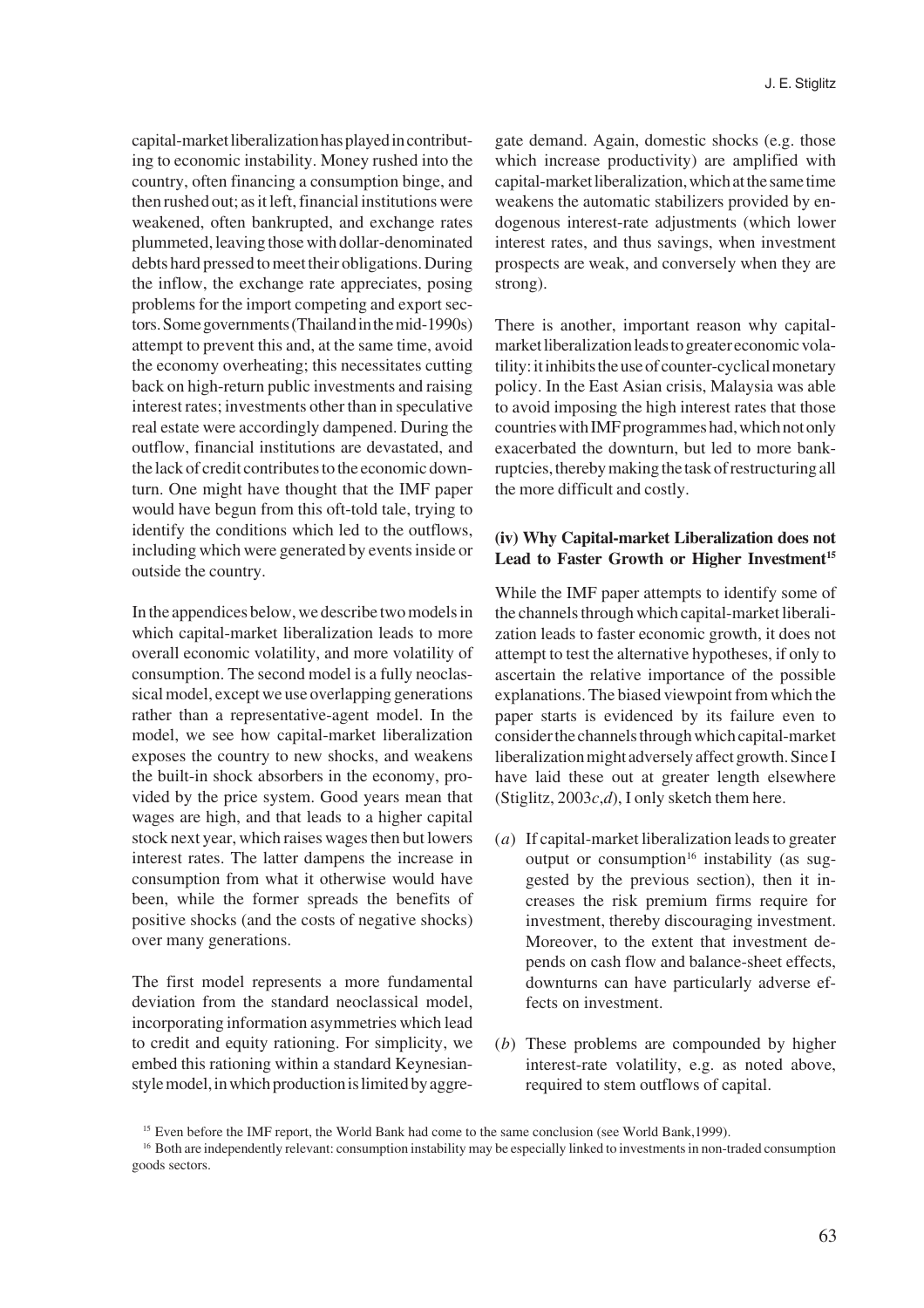- (*c*) Both output and interest-rate volatility put severe limitations on the use of debt financing, which has large adverse effects, especially in developing countries with underdeveloped equity markets;<sup>17</sup> this both leads to less efficient resource allocations—lower output—and lower growth.
- (*d*) Short-term capital is highly myopic, and the often lauded discipline of the market accordingly forces countries to pursue more myopic policies than they otherwise would, again adversely affecting growth. Capital markets, for instance, often focus on budget deficits, without enquiring into how the money is spent; when the country is forced to cut back high-return investments to balance the budget, long-term growth suffers.
- (*e*) Countries increasingly feel that prudence requires that they keep in reserves an amount equal to foreign-denominated short-term debt. But there is a high cost to such reserves. Typically, they are held in the form of US (or other hard currency) Treasury bills, yielding rates of 1 per cent, when the opportunity cost of such funds invested elsewhere in the economy is of an order of magnitude greater. If a firm in a developing country borrows \$100m abroad short term from an American bank, paying, say, 20 per cent interest, then the country has to set aside a comparable amount of money, in reserves, paying only 1 per cent. There is, as a result, a net transfer *to* the United States: the country is almost surely worse off.18

Finally, the IMF paper seems, in many ways, unaware of one of the key issues: how do short-term capital flows translate into more *real* investment. Firms cannot (or should not) finance long-term investments with money that can quickly leave. (Consumption can, of course, be so financed, especially the purchase of durables.)

## **(v) FDI**

The IMF paper focuses on financial-market integration—gross capital flows—which include FDI. While there was a broad consensus (outside of the IMF) that short-term flows did not lead to growth, but did enhance instability, there has been a broader sentiment in favour of FDI. Thus, the result that financial-market integration, including FDI, does not have a strong positive effect on growth, may come as a surprise.

Part of the reason may be that FDI statistics include a variety of forms of investment, and some of these may not lead to growth, or at least sustainable growth. I suspect that if better measures of welfare were used, the results would be even less positive.<sup>19</sup> For instance, FDIs include privatizations. If the privatization revenues are even partially spent on consumption, then the country's wealth (what the country as a whole owns) is decreased; the country is poorer. In some cases, privatizations do lead to increased efficiency—for instance, when there are public enterprises operating at a loss—but in other cases, it does not.20 In many developing countries, much of the FDI is in the oil or other natural resource sector; typical measures of GDP do not take account of the fact that the country is poorer as a result of the depletion of resources. Moreover, there is a large and growing literature (the paradox of the resource curse—see, for example, Sachs and Warner, 2001) explaining why it is that naturalresource development is often not associated with faster economic growth. There are typically few linkages with the rest of the economy; meanwhile 'Dutch Disease' problems, causing exchange-rate appreciation, make exports more difficult and weaken import-competing sectors. Moreover, foreign firms may engage in bribery to obtain the natural resources at a 'discount' (or may even, in the case of manufactured goods, use bribery to obtain protection or monopoly positions).

<sup>&</sup>lt;sup>17</sup> Even in developed countries, relatively little investment is financed by new equity issues, because of information asymmetries and imperfections.

<sup>&</sup>lt;sup>18</sup> The only circumstance in which the country is better off would be if its ability to allocate its capital efficiently is so much worse than that of the American bank.

<sup>&</sup>lt;sup>19</sup> This is also true of other forms of capital flows. For instance, if, as the analysis above suggested, short-term borrowing in foreigndenominated currencies is systematically associated with a higher probability of a crisis, a welfare-oriented national income accounting framework ought to take into account some actuarial estimate of the resulting losses at the time the borrowing occurs.

 $20$  For a survey of studies on the effect of privatization, see Megginson and Netter (2001). For a survey focused on economies in transition, see Djankov and Murrell (2002).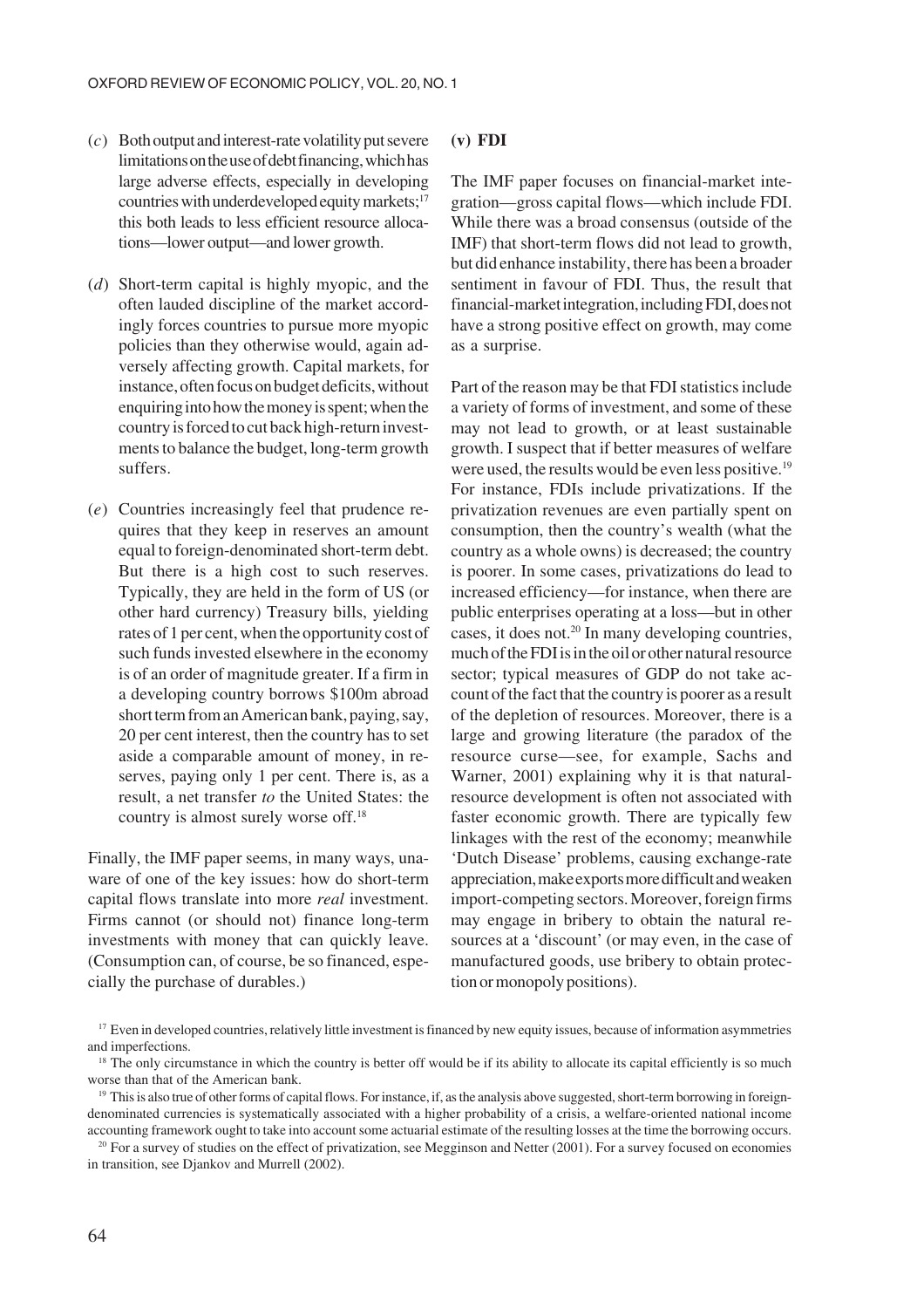In the case of financial-market integration associated with international banking acquiring domestic banks, there are other reasons for possible adverse effects: the international banks *may* be less willing or able to lend money to domestic small and mediumsized enterprises.<sup>21</sup> Moreover, while, in principle, such integration holds out the possibility of greater stability in lending (since the risks are more diversified), in practice there have been important instances (such as in Bolivia in recent years) where shocks to the home-country banking system, or other events in the home country which result in a change in willingness to bear risk, in turn result in a market contraction in the credit supply, inducing a contraction in the economy of the developing country.22

#### **(vi) Justifying Interventions**

The fact that short-term capital flows have potentially such large adverse effects on others—beyond those directly involved in the flows—implies that there is an *externality* and, as always, when there is an externality, there is a *prima-facie* case for government intervention. The question is only whether there are interventions which can address the adverse consequences of the externality, without more than offsetting ancillary negative sideeffects; and, if there are, what is the best form of intervention. The experiences of Chile and Malaysia suggest that there are such interventions.<sup>23</sup> Given the limited space of this paper, I cannot spell them out here.

Here, I simply wish to note that even the IMF recognizes the importance of externalities in this arena—witness the authors' concern about contagion, and their use of contagion as a justification for bail-outs. But if crises justify government actions, then it makes sense to address the underlying causes. (One should not just build a bigger hospital to address public health problems.) Among the causes of crises are destabilizing short-term capital flows. Accordingly, it makes sense to try to stabilize such flows. Even if interventions are *imperfect* (i.e. they are 'leaky'), there may be a large social benefit from the reduction in the overall magnitude of the volatility of short-term capital flows.

## **IV. CONCLUDING COMMENTS**

Economists, particularly in developing countries, had long expressed doubts about the virtues of capital-market liberalization—see, for example, the often cited paper by Diaz-Alejandro(1985). Though I have not seen a survey of beliefs within the economics profession, long before the IMF paper, I suspect these doubts represented almost a consensus. Even Lawrence Summers, before he went to the US Treasury, expressed misgivings (Summers, 1997). As I have noted, the seeming pro-cyclical movements of capital flows and the structure of capital markets—which left developing countries bearing interest-rate and exchange-rate risks—had left little doubt of the risks imposed by capitalmarket liberalization. Had the Rogoff *et al.* paper concluded that *on average* capital-market liberalization reduced consumption volatility relative to output volatility, it would not have fully answered the critics of capital-market liberalization, whose attention is focused not so much on *averages* but on the *extreme* events. But the fact that a paper which begins with a clear bias towards capital-market liberalization—and an analysis resting on theoretical presumptions so out of tune with many, if not most, developing countries—comes to such a sceptical conclusion about its virtues should make a fundamental contribution to the debate on capital-market liberalization. The IMF should change from pressuring countries into liberalizing their capital markets into working with countries on how to design interventions in the capital markets which stabilize capital flows, or even better, ensure that they move counter-cyclically. It should be working harder to address the underlying failures in capital markets, devising ways by which more of the risk of interestrate and exchange-rate fluctuations can be shifted to developed countries and international financial institutions. And, in the future, it should rely more on evidence and less on ideology in developing its policy

<sup>&</sup>lt;sup>21</sup> Similar concerns, of course, were at the centre of restrictions on interstate banking in the United States, which were only finally repealed in 1995.

 $22$  The fact that the foreign lender is less informed about risks in the developing country may imply that there is a higher likelihood that certain categories of lending in the developing country will be 'red lined', i.e. rationed out of the market.

<sup>&</sup>lt;sup>23</sup> China and India are two other examples. For the Indian case, see Joshi (2003). See also Wyplosz (2002).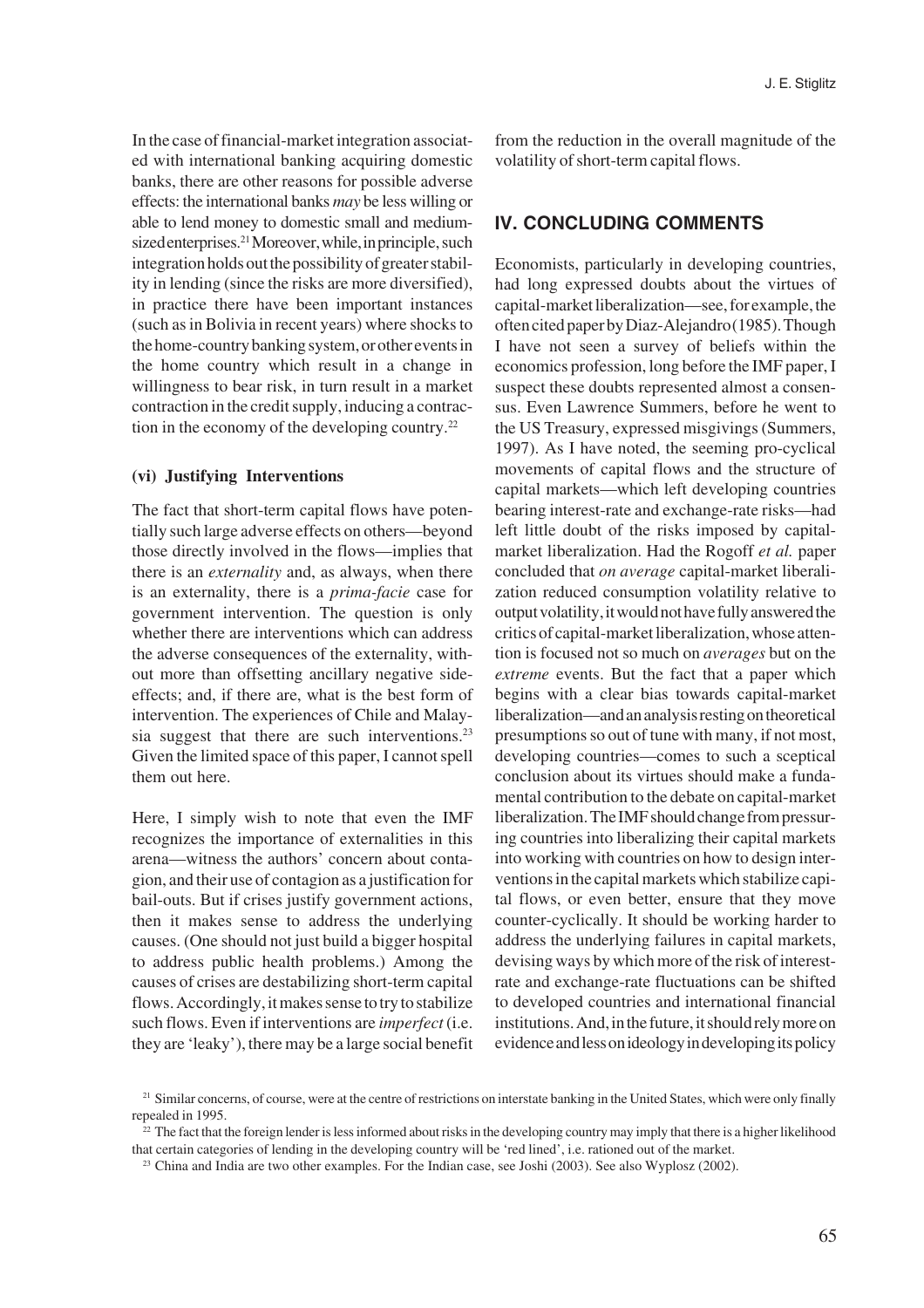agenda. The IMF's stance on capital-market liberalization has, in many circles, undermined its credibility; in spite of its authors' claims that the paper represents 'an evolution, not a revolution' in IMF

## **APPENDIX A**

## **A simple model of 'regime change' in which financial-market integration leads to increased income and consumption volatility**

Consider an economy in which there are two states of nature  $\theta_1$  and  $\theta_2$ , and the economy stochastically shifts (in a Markovian way) from one to the other, with probability  $\pi$ . In both states there are two projects, one risky, one safe, and the lender cannot monitor which one the borrower will undertake. Projects take two periods to mature and, for simplicity, we assume that all loans are variable rate, with the interest rate in the second period set at the prevailing lending rate at the time. We focus on behaviour along the equilibrium path. Both borrowers and lenders thus have (rational) expectations about what the lending interest rate *next* period will be, which will depend on the state. Let  $\beta_i^j(r_i, r_i)$ ,  $j = S$ , R, represent the expected return to an investor who must borrow to finance the project for an investment in the safe  $(S)$  or risky  $(R)$  project, when the economy is in state *i*, when it charges interest rate *r*, and it anticipates that if there is a regime change, the interest rate will be  $r_i$ . (If the state is the same next period, then it is assumed, rationally, that the interest rate the next period will be the same as this period.) The borrower makes the decision about what type of project to undertake in period 1, but the outcome of the project is determined by the state of nature in the second period. Both the lender and the borrower know, of course, the likelihood that the state will change between today and tomorrow.

We can describe the set of interest rates over which the safe project will be undertaken in both states of nature: it is the state-dependent set  $\{r_{1, r_{2}}\}$  such that

$$
\{r_1, r_2\}_1: \quad \beta^s_1(r_1, r_2) \ge \beta^r_1(r_1, r_2)
$$

$$
\{r_1, r_2\}_2: \quad \beta^s_2(r_2, r_1) \ge \beta^r_2(r_2, r_1).
$$

thinking, this paper confirms what many in the developing world have long known: IMF advice in this area confronted countries with risk without reward.

We let  $\rho_i(r_1, r_2)$  represent the expected return *to a lender* if the interest rate is  $\{r_1, r_2\}$  for a loan made in state *i*. (Lenders can infer what kind of project the borrower will undertake.) Let  $\rho^*$  = the safe international rate of return. We assume that state 1 is the bad state, and that

$$
\text{Max } \rho_1(r_1, r_2) < \rho^* < \text{Max } \rho_2(r_1, r_2)
$$

so that in state 1, no matter what interest rates are charged, the expected return to the lender is so small that no loans are made within the country *with financial-market integration*; while in state 2 loans will be made. The 'trick' in the analysis is that in a closed economy, the 'safe' rate of interest adjusts to the state of the economy, so that some loans will still be made even in state 1. Thus, the variability of output will be less.

We assume that there are *M*\* safe projects (each costing a dollar), $24$  and that the lenders' expected returns are always maximized by the borrower undertaking the safe project and, indeed, that the lenders' expected return should the borrower undertake the risky project is so low that they would not make the loan. There is a weak enough credit culture that international lenders cannot lend to consumers directly. (Alternatively, they cannot tell the capitalists from the charlatans, and their expected return to lending, given that they cannot distinguish, and that there is a maximum interest rate above which the capitalists will not borrow, is negative. Accordingly, there are no consumption loans.)

We use a standard Keynesian aggregate demand macroeconomic framework, which we simplify by assuming the fraction of income saved, *s*, is a function of the expected return,  $\rho$ :  $s(\rho)$ , with  $s' > 0$ , fixed exports, *X*, imports equal to a fraction *m* of income, fixed government expenditures, so that

$$
Y_i = X + G + I/m + s(\rho_i).
$$

<sup>&</sup>lt;sup>24</sup> Moreover, all the investment entails non-traded (domestically produced) goods.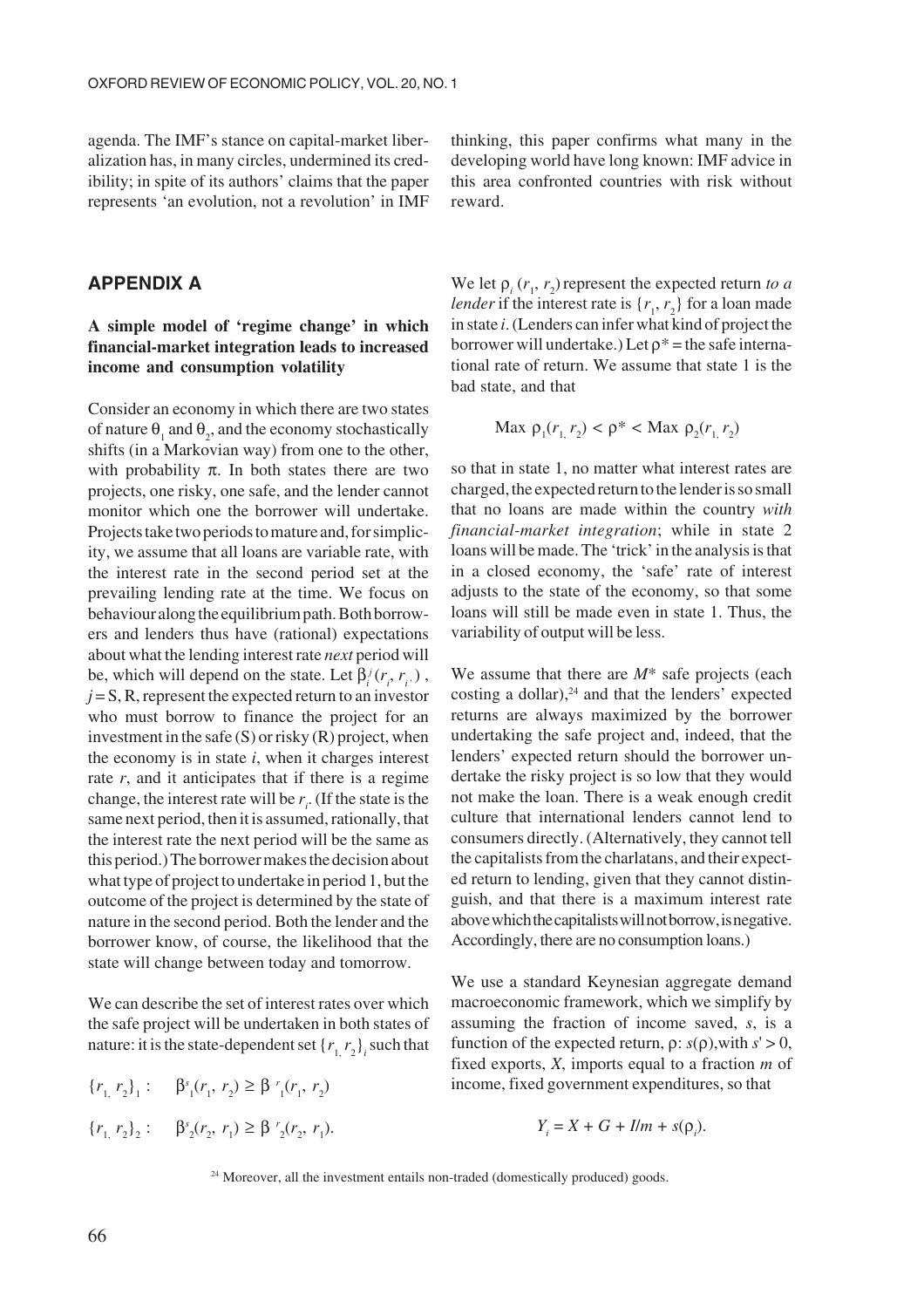#### **(i) Closed Financial Markets**

With closed financial markets, ρ adjusts to equate savings with investment. In the 'good state' all projects are undertaken, so *I* = *M*\*.

This means that in the good state, the interest rate is such as to generate savings to finance all the investment projects; $25$  while in the bad state, the interest rate is the maximum interest rate such that the borrower does not undertake the risky project.<sup>26</sup> We can then easily solve for  $(r_i, Y_i)$  through the simultaneous equations:

$$
Y_2 = [X + G + M^*] / [m + s(\rho_2(r^o_1, r^o_2))],
$$

the standard income-expenditure equation for state 2;

 $M^* = s(\rho_2(\mathbf{r}^{\circ}_1, \mathbf{r}^{\circ}_2))Y_2 = s(\rho_2(\mathbf{r}^{\circ}_1, \mathbf{r}^{\circ}_2)) [X + G + M^*]$  $/ [m + s(\rho_2(r^{\circ}_1, r^{\circ}_2))].$ 

ensuring that in state 2 savings equals investments;

$$
Y_1 = [X + G + I_1] / [m + s(\rho_1(r^o_1, r^o_2))],
$$

the standard income-expenditure equation for state 1;

$$
\{r_{1}^{o}, r_{2}^{o}\} : \beta_{1}^{s}(r_{1}^{o}, r_{2}^{o}) = \beta_{1}^{r}(r_{1}^{o}, r_{2}^{o})
$$

ensuring that the safe project is undertaken in state 1; and where

$$
I_1 = s(\rho_1(r_1^0, r_2^0)) Y_1 = s(\rho_1(r_1^0, r_2^0)) [X + G + I_1]
$$
  

$$
I [m + s(\rho_1(r_1^0, r_2^0))] = s_{1}^{*} [X + G]/m,
$$

where  $r_i^0$  denote the equilibrium interest rate in state  $i$ <sup>27</sup>

It is easy to verify that for  $i = 1, 2$ 

$$
Y_i = [X + G]/m.
$$

There is no output variability. There is some consumption variability, since savings must be higher in the good state (so consumption must actually be lower in the good state). The difference in consumption in the two states is equal to the difference in investment. Note that in more general versions of the model, there will be output as well as consumption variability, for instance, if *m*, *X*, or *G* are sensitive to the state of nature or the real interest rate.

### **(ii) Open Financial Markets**

With fully open financial markets, the separation between investment and savings is almost complete—except through the effect of investment on income. There is an international interest rate that determines savings; we will denote that savings rate by *s*\*\*. In the good state, all the investment projects are undertaken; in the bad state, there is no interest rate at which it is profitable to invest. Hence

$$
Y_2 = X + G + M^* / m + s^{**}
$$

and

$$
Y_1 = X + G/m + s^{**}.
$$

*Opening the capital market lowers income in the bad state and (assuming that in the good state, the country has a 'scarcity of capital', i.e. it borrows abroad) increases income in the good state* (as the scarcity leads to higher savings and lower consumption). *Capital-market liberalization thus increases output volatility.* It is ambiguous whether overall consumption variability is increased or reduced; the difference in consumption in the two states is now  $(1 - s^{**})(Y_2 - Y_1) = [(1 - s^{**})(Y_2 - Y_2)]$  $s^{**}$ / $(m + s^{**})$ ]  $M^*$ , whereas in the closed economy model the difference in consumption in the two states is  $I_1 - M^*$ .

The model also is consistent with observed patterns of capital mobility—capital flows into the country in good periods, and in bad periods, flows out (all of savings is invested abroad).

<sup>&</sup>lt;sup>25</sup> Moreover, we assume the parameters are such that the interest rates lead borrowers to undertake the safe project in the good state.

<sup>&</sup>lt;sup>26</sup> That is, if the interest rate increased to make the supply of funds equal to the potential demand for good projects, borrowers would, in fact, undertake the risky projects.

<sup>&</sup>lt;sup>27</sup> In the credit-rationing equilibrium,  $r_1^0$  is such that  $\beta^{s_1}(r_1^0, r_2^0) = \beta^{r_1}(r_1^0, r_2^0)$ .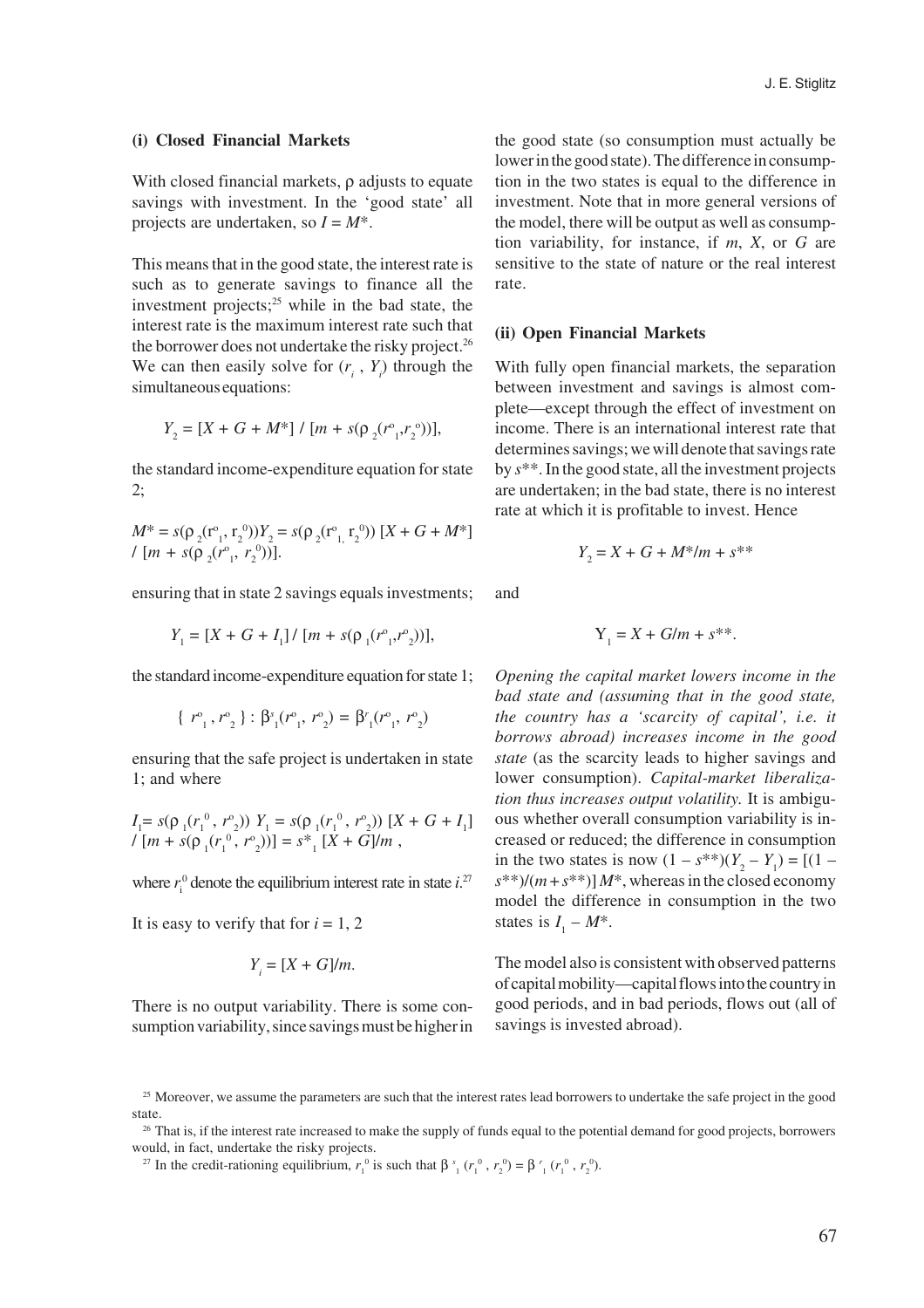#### **APPENDIX B**

## **A simple model with incomplete risk markets where financial-market integration leads to increased income and consumption volatility and lower welfare and growth**

Newbery and Stiglitz (1984) showed how, in the absence of risk markets, the opening of trade led to a Pareto inferior equilibrium. The idea was a simple one: with unitary demand elasticities, price and output vary inversely, so that the price system provides perfect revenue insurance. (With near unity demand elasticities, it provides good revenue insurance.) The opening of trade, however, weakens the inverse link between price and quantity, thus exposing producers to greater risk. This may discourage investment in the high-return activity; tracing through the effects in a general equilibrium model, it is possible not only that the producers are worse off—because of their greater exposure to risk—but consumers are worse off as well.

A similar model can be used to show how capitalmarket liberalization in the absence of good insurance markets can lead to lower welfare (and higher consumption and income volatility.) Assume that the international lending rate to a country, *r*, is variable. Foreigners, however, only lend to enterprises (since they are unable to distinguish good from bad household borrowers). Individuals live for two periods, working in the first. The budget constraints are given by

$$
C_{1}^{t} = w_{t} - s_{t}
$$
  

$$
C_{2}^{t} = [1 + r_{t+1}]s_{t}
$$

where the superscript *t* identifies the generation.

For simplicity, we assume that they have a logarithmic utility function

$$
U^t = \ln C_{1}^t + \ln C_{2}^t
$$

which means that  $s = 0.5$ , and

$$
EU' = -2 \ln 0.5 + 2 \ln w_t + E \ln(1 + r_{t+1}).
$$

In the discussion below, we focus on two cases, that where the only source of randomness is the interest rate, and that where it is domestic productivity; and in each we focus on closed versus open capital markets. We begin with the case where the only source of uncertainty is the external interest rate.

For simplicity, we assume that the short-term capital actually is translated into investment goods.  $F(K_t, L_t)$ is constant returns production function,  $f(k)$  is output per worker, with  $k = K/L$ . We assume that all of capital depreciates each period. In a closed economy,

$$
k_{t} = 0.5w_{t-1} = 0.5[f(k_{t-1}) - k_{t-1} f'(k_{t-1})] = 0.5 g(k_{t-1}),
$$

where  $g \equiv f - kf'$ .

The steady state is defined by

$$
k^* = 0.5g(k^*).
$$

We assume that the economy is in steady state. There is no volatility in wages, or interest rate, or utility.

We now consider what happens when we open the economy. Now,

$$
k_{t} = f^{-1}(1+r_{t}) \equiv h(r_{t})
$$

where  $r<sub>t</sub>$  is a random variable. Hence  $w<sub>t</sub> = g(h(r<sub>t</sub>))$ is a random variable, and expected utility of an individual in period  $t^{28}$ 

$$
E_t U^t = -2 \ln 0.5 + 2 \ln w_t + E_t \ln (1 + r_{t+1})
$$

and *ex-ante* expected utility (of the *average generation)* is

$$
E\{E_t U^t\} = -2 \ln 0.5 + 2 E \ln w_t + E[E_t \ln(1 + r_{t+1})].
$$

*It follows that opening the capital market unambiguously leads to an increase in consumption variability.*

The impact on social welfare is more difficult, for it depends in part on the relationship between the average interest rate in the international market and the interest rate in the closed economy, as well as the nature of the social-welfare function. If, for instance, we denote by  $r_c$  the interest rate in the

<sup>28</sup> In the following,  $E_t(X)$  denotes the conditional expectation of the random variable *X* given the information available at time *t*.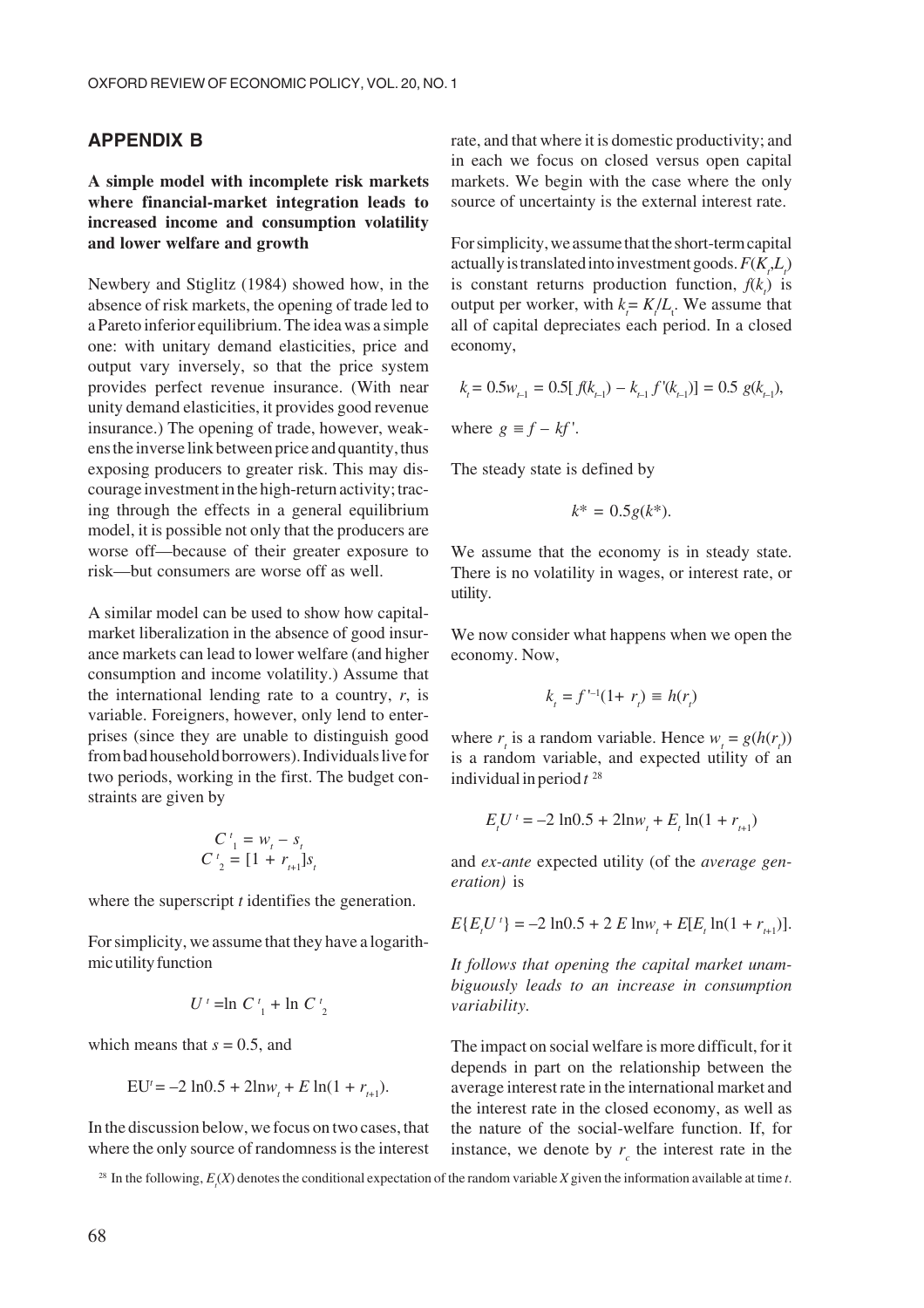closed economy, and assume that the average logarithm of  $(1 + r_i)$  in the international market is the logarithm of one plus the interest rate in the domestic closed economy—*E*[ln(1 + *r<sub>t</sub>*)]= ln(1 + *r<sub>t</sub>*)—*and* that there is a utilitarian social welfare function, then social welfare is lowered or increased as the elasticity of substitution between labour and capital in the production function is less or greater than unity.<sup>29</sup> If the social-welfare function is concave (i.e. is inequality or risk averse), then social welfare is reduced even when the elasticity of substitution is greater than unity, provided it is not too large. If the average interest rate in the open economy is equal to  $r_c$ , then it is even more likely that social welfare will be reduced.<sup>30</sup>

#### **(i) Variability in Productivity**

A similar result holds even if there is variability in domestic production, e.g. domestic production function is of the form  $Q_t = \theta_t f(k_t)$ .

In a closed economy now there is consumption and output variability. With our logarithmic utility function,

$$
s_{t} = k_{t+1} = w_{t} / 2 = \theta_{t} g(k_{t}) / 2
$$

and

$$
E_t U' = -2 \ln 0.5 + 2 \ln w_t + E \ln(1 + r_{t+1})
$$
  
= -2 \ln 0.5 + 2 \ln w\_t + E\_t \ln \theta\_{t+1} + \ln f'(w/2)

and $31$ 

$$
E\{E_i U^i\} = -2 \ln 0.5 + 3 E[\ln \theta_i] + 2 E[\ln g(k_i)] + E \ln f'[\theta_i g(k_i)/2].
$$

In the case of an open capital market,

$$
k_t^* = f^{-1} ((1+r_t)/\theta_t) = h(r/\theta_t)
$$

and

$$
w_t = \theta_t [f(k_t^*) - k_t^* f'(k_t^*)] = \theta_t g(k_t^*)
$$
  
= 
$$
\theta_t g(h(r/\theta_t))
$$

so that

$$
E_t U^t = -2 \ln 0.5 + 2 \ln w_t + E_t \ln (1 + r_{t+1}).
$$

If we assume that there is no variability in the international interest rate, then

$$
E\{ E_i U^i \} = -2 \ln 0.5 + 2E[\ln \theta_i] + 2 E[\ln g(h(r/\theta_i))]
$$
  
+  $\ln(1 + r)$ .

It should be clear that opening up capital markets allows for greater variability of wages (when  $\theta$  is high, the country can borrow more, driving up the wage, and, conversely, when  $\theta$  is low, capital flows out of the country). And unlike the closed economy, a high level of wages today has no adverse effect on the interest rate next period. Hence, on average, consumption and expected utility will be more volatile than in a closed economy, and with a sufficient inequality/risk-averse social-welfare function, social welfare will be decreased. The only subtlety is presented by the fact that when the economy is more productive, it has access to more resources. We have to set this gain against the losses from greater variability. A full analysis is beyond the scope of this appendix. Here, we look only at the special case of a unitary elasticity production function, a utilitarian social welfare function, and a normalization where the expected logarithm of the interest rate in the closed economy is equal to the logarithm of the interest rate in the open economy, i.e.

$$
\text{Ln}\alpha - (1 - \alpha) E \ln k_c + E \ln \theta_t = \ln (1 + r_o).
$$

So, in the obvious notation,

$$
E \ln w_c = \ln(1 - \alpha) + \alpha \ln k_c + E \ln \theta_i
$$

Meanwhile, for the open economy, for *each* θ

$$
\ln \alpha - (1 - \alpha) \ln k_{0} + \ln \theta_{t} = \ln(1 + r_{0})
$$

so that

$$
\ln \alpha - (1 - \alpha) E \ln k_{0} + E \ln \theta = \ln(1 + r_{0}).
$$

<sup>29</sup> Social welfare is lowered or increased as lnw is a concave or convex function of  $ln(1 + r)$ . It is straightforward to show that dln  $w/d\ln(1+r) = -\alpha/1 - \alpha$ , where  $\alpha$  is the share of capital in national income. The result is immediate.

 $30$  Ln  $(1 + r)$  is a concave function of *r*.

<sup>31</sup> Assuming  $ln(\theta_i)$  is a martingale.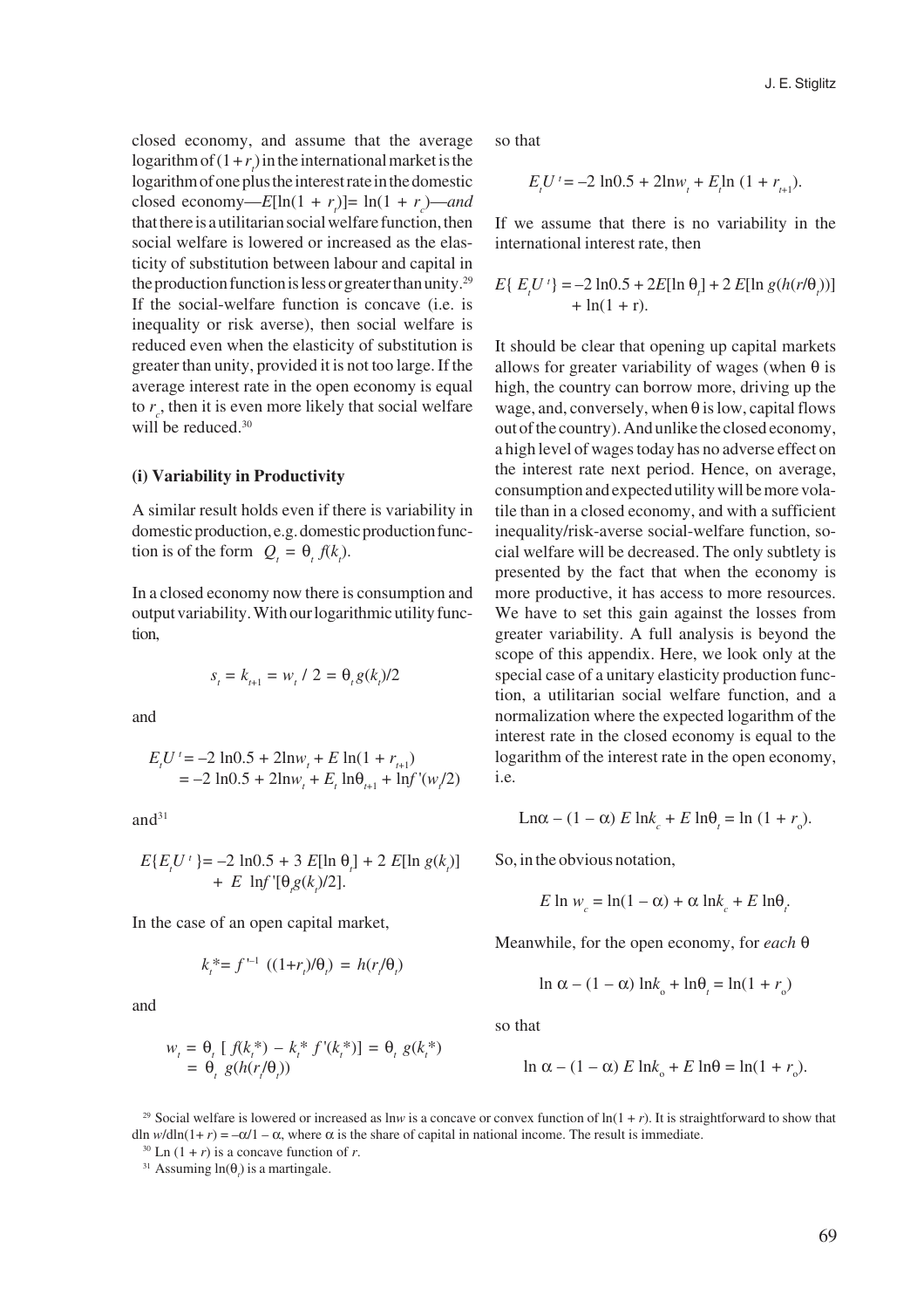It immediately follows that

$$
E \ln w_c = E \ln w_o
$$

and therefore the expected utility is the same. But with *individual* utility being

$$
\ln(w_t/2) + \ln(w_t(1+r_{t+1})/2),
$$

and with *w* and *r* in a closed economy being negatively correlated, there is less variability in utility across generations in the closed economy; accordingly, with a concave social welfare function, social welfare is lower after capital-market liberalization.

More generally, with capital-market liberalization, variations in θ generate large variations in wages and, therefore, in lifetime utility, particularly if the share of labour is small. $32,33$ 

It is also clear that capital-market liberalization leads to an increase in the variance of output.

The intuition behind these results is simple. Before the opening of the capital market, utility will vary less than wages, since when there is a positive productivity shock, the wage is high; when the wage is high savings will be high, and so the interest rate will be low; lifetime consumption of the younger generation will not increase in tandem with productivity, i.e. with output and their wage. Moreover, the benefits of a productivity shock are shared with future generations, as the increased savings lead to increased wages in the next generation, which in turn benefits succeeding generations.

On the other hand, once the capital market has been liberalized, the first effect will no longer be present (since the interest rate does not depend on the country's own savings). Moreover, the impacts of a higher θ are felt only by the generation working at the time. (It thus affects consumption in only two periods, the two periods of life of the individual.)

## **REFERENCES**

- Akerlof, G. (2002), 'Behavioral Macroeconomics and Macroeconomic Behavior', *American Economic Review*, **92**(3), 411–33.
- Banerjee, A. V. (1992), 'A Simple Model of Herd Behavior', *Quarterly Journal of Economics*, **107**(3), 797–817;
- Bhagwati, J. (1998), 'The Capital Myth: The Difference Between Trade in Widgets and Dollars', *Foreign Affairs*, **77**(3), 7–12.
- Bikhchandani, S., Hirshleifer, D., and Welch, I. (1992), 'A Theory of Fads, Fashion, Custom, and Cultural Change as Informational Cascades', *Journal of Political Economy*, **100**(5), 992–1026;
- Coakley, J., Kulasi, F., and Smith, R. (1998), 'The Feldstein–Horioka Puzzle and Capital Mobility: A Review', *International Journal of Finance and Economics*, **3**(2), 169–88.
- Demirgüç-Kunt, A., and Detragiache, E. (2001), 'Financial Liberalization and Financial Fragility', in G. Caprio, P. Honohan, and J. E. Stiglitz (eds), *Financial Liberalization: How Far, How Fast?*, Cambridge, Cambridge University Press, 96–122.
- Diaz-Alejandro, C. F. (1985), 'Goodbye Financial Repression, Hello Financial Crash', *Journal of Development Economics*, **19**(1–2), 1–25.
- Djankov, S., and Murrell, P. (2002), 'Enterprise Restructuring: A Quantitative Survey', *Journal of Economic Literature*, **40**(3), 739–92.
- Economic Commission for Latin America and the Caribbean (1996), *The Economic Experience of the Last 15 Years. Latin America and the Caribbean, 1980–1995*, Santiago de Chile, United Nations/Economic Commission for Latin America and the Caribbean.
- Feldstein, M., and Horioka, C. (1980), 'Domestic Savings and International Capital Flows', *The Economic Journal*, **90**(358), 314–29.

<sup>32</sup> In the open economy, dln *k*/dln θ = 1/β where β = –(1/dln *f* '/dln *k*), so dln *w*/dln θ = 1 + β (α/1 – α) (dln *k*/dln θ) = 1 / 1 – α. <sup>33</sup> The variations in wages and utility in a closed economy depend on the stochastic process for θ. Assume, for instance, that θ takes on two values,  $θ_1$  and  $θ_2$ . Then the steady state is defined by the pair of equations  $k_1^* = θ_1 g(k_1^*)$  and  $k_2^* = θ_2 g(k_2^*)$ .